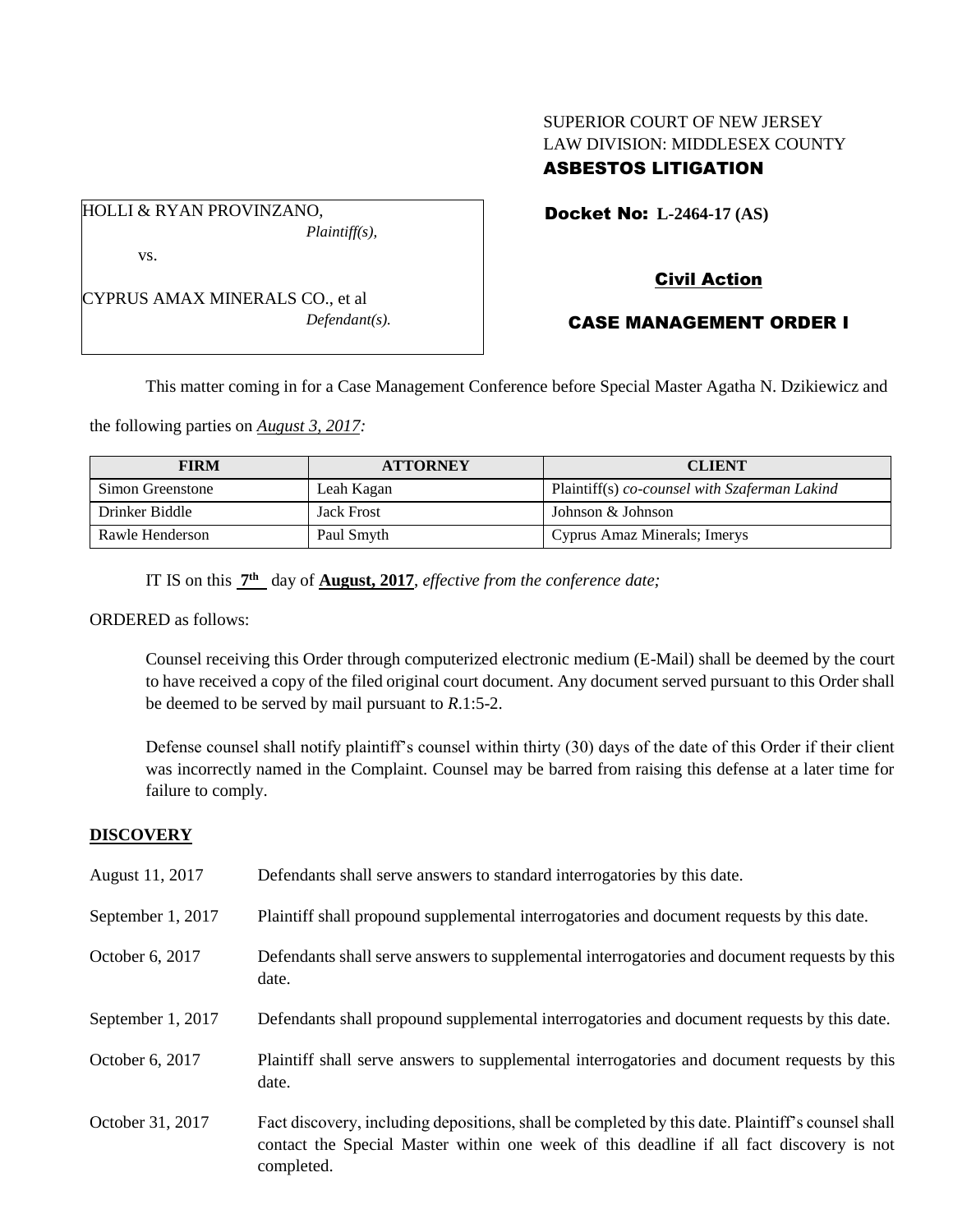October 31, 2017 Depositions of corporate representatives shall be completed by this date.

#### **EARLY SETTLEMENT**

November 10, 2017 Settlement demands shall be served on all counsel and the Special Master by this date.

### **SUMMARY JUDGMENT MOTION PRACTICE**

- November 17, 2017 Summary judgment motions shall be filed no later than this date.
- December 15, 2017 Last return date for summary judgment motions.

#### **MEDICAL DEFENSE**

- November 3, 2017 Plaintiff shall serve medical expert reports by this date.
- November 3, 2017 Upon request by defense counsel, plaintiff is to arrange for the transfer of pathology specimens and x-rays, if any, by this date.
- January 16, 2018 Defendants shall identify its medical experts and serve medical reports, if any, by this date. In addition, defendants shall notify plaintiff's counsel (as well as all counsel of record) of a joinder in an expert medical defense by this date.

#### **LIABILITY EXPERT REPORTS**

- December 8, 2017 Plaintiff shall identify its liability experts and serve liability expert reports or a certified expert statement by this date or waive any opportunity to rely on liability expert testimony.
- January 16, 2018 Defendants shall identify its liability experts and serve liability expert reports, if any, by this date or waive any opportunity to rely on liability expert testimony.

### **ECONOMIST EXPERT REPORTS**

- December 8, 2017 Plaintiff shall identify its expert economists and serve expert economist report(s), if any, by this date or waive any opportunity to rely on economic expert testimony.
- January 16, 2018 Defendants shall identify its expert economists and serve expert economist report(s), if any, by this date or waive any opportunity to rely on economic expert testimony.

#### **EXPERT DEPOSITIONS**

February 5, 2018 Expert depositions shall be completed by this date. To the extent that plaintiff and defendant generic experts have been deposed before, the parties seeking that deposition in this case must file an application before the Special Master and demonstrate the necessity for that deposition. To the extent possible, documents requested in a deposition notice directed to an expert shall be produced three days in advance of the expert deposition. The expert shall not be required to produce documents that are readily accessible in the public domain.

 $\_$  ,  $\_$  ,  $\_$  ,  $\_$  ,  $\_$  ,  $\_$  ,  $\_$  ,  $\_$  ,  $\_$  ,  $\_$  ,  $\_$  ,  $\_$  ,  $\_$  ,  $\_$  ,  $\_$  ,  $\_$  ,  $\_$  ,  $\_$  ,  $\_$  ,  $\_$  ,  $\_$  ,  $\_$  ,  $\_$  ,  $\_$  ,  $\_$  ,  $\_$  ,  $\_$  ,  $\_$  ,  $\_$  ,  $\_$  ,  $\_$  ,  $\_$  ,  $\_$  ,  $\_$  ,  $\_$  ,  $\_$  ,  $\_$  ,